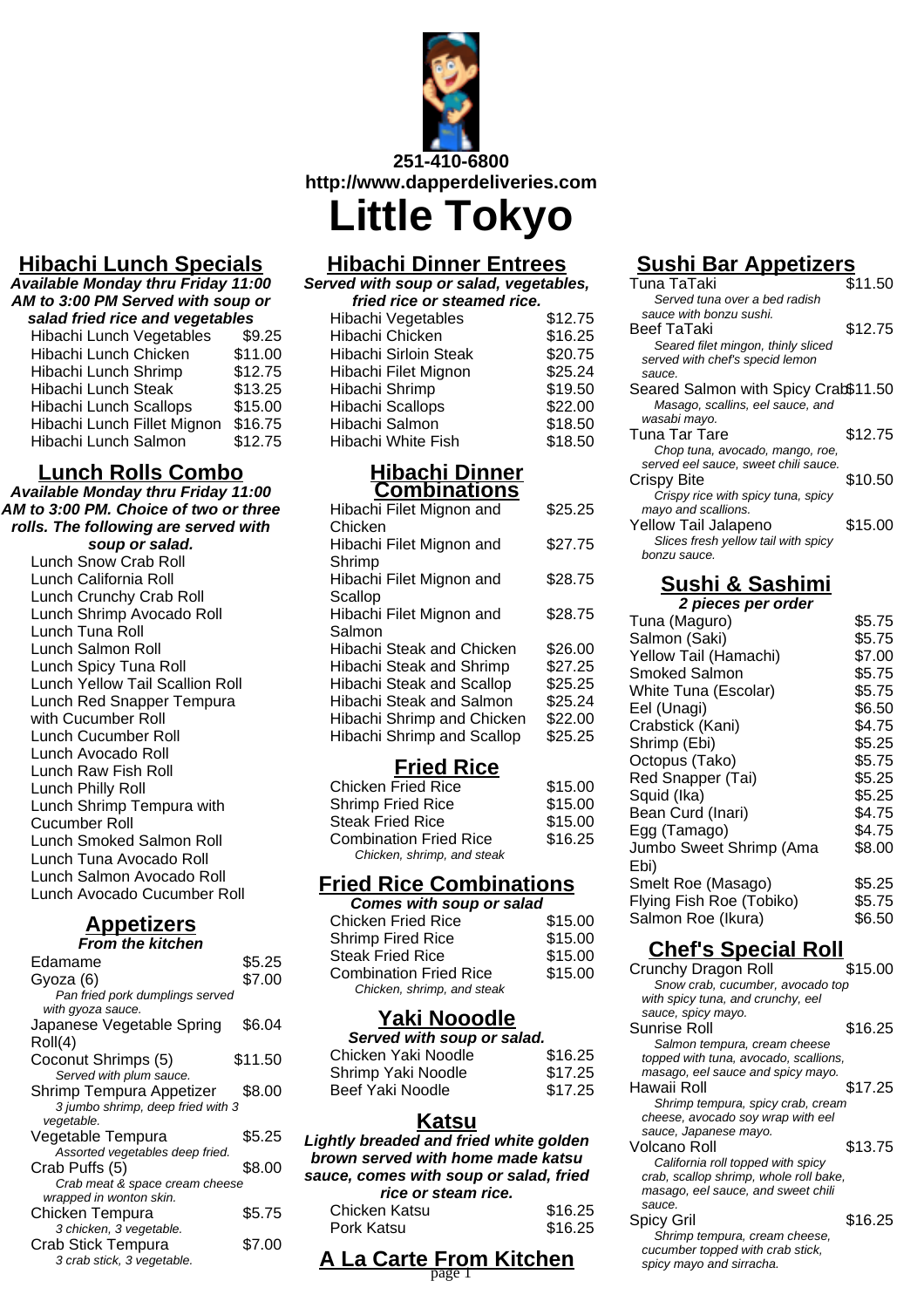| 2 Spring Roll and 2 Crab Puffs \$6.50 |         |
|---------------------------------------|---------|
| Samurai Shrimp                        | \$10.50 |
| Light battered, deep fried served     |         |
| with sweet chili sauce.               |         |
| Yummy Shrimp                          | \$10.50 |
| Light battered, served with house     |         |
| creamy sauce.                         |         |
| Soft Shell Crab Tempura               | \$9.25  |
|                                       |         |

## **Soup**

| Egg Drop Soup                 | \$3.75 |
|-------------------------------|--------|
| Egg drop and green onions.    |        |
| Miso Soup                     | \$3.75 |
| Soybean paste, tofu, seaweed. |        |
|                               |        |

## **Salad**

| House Salad                         | \$3.75  |
|-------------------------------------|---------|
| Spring lettuce with tomato,         |         |
| cucumber carrot and house ginger    |         |
| dressing.                           |         |
| Seaweed Salad                       | \$7.50  |
| Seaweed salad cucumber over mix     |         |
| baby green with bonzu sauce.        |         |
| Squid Salad                         | \$8.00  |
| Seasoned sliced squid, cucumber     |         |
| over mix baby green with bonzu      |         |
| sauce.                              |         |
| Cucumber Salad                      | \$6.50  |
| Cucumber, crab stick over mix       |         |
| baby green with bonzu sauce.        |         |
| Kani Salad                          | \$9.00  |
| Crab stick, cucumber, masago top    |         |
| with Japanese mayo and bonzu over.  |         |
| Tuna or Salmon Salad                | \$12.75 |
| Your choice of tuna, or salmon,     |         |
| avacado over mix baby green with    |         |
| wasabi dressing and bonzu.          |         |
| Sashimi Salad                       | \$12.75 |
| Thinly sliced fresh tuna, salmon,   |         |
| octopus, shrimp crab stick over mix |         |
| baby green served bonzu with spicy  |         |
| mayo.                               |         |
| Snow Crab Salad                     | \$9.25  |
| Snow crab with avocado and          |         |
| massago.                            |         |
|                                     |         |

### **Side Orders**

| <b>White Rice</b>      | \$3.00  |
|------------------------|---------|
| <b>Fried Rice</b>      | \$5.25  |
| Vegetables             | \$5.25  |
| <b>Noodles</b>         | \$5.70  |
| Chicken                | \$6.50  |
| Shrimp                 | \$8.75  |
| Scallops               | \$10.50 |
| <b>Steak</b>           | \$8.75  |
| Salmon                 | \$9.25  |
| <b>Red Sanpper</b>     | \$9.25  |
| Side Order Filet Migon | \$13.75 |
|                        |         |

#### **Served with soup or salad. Fried rice or steamed rice.**

| Shrimp Tempura Dinner    | \$19.50 |
|--------------------------|---------|
| Chicken Tempura Dinner   | \$16.25 |
| Vegetable Tempura Dinner | \$11.50 |
| Sweet and Sour Chicken   | \$16.25 |
| Dinner                   |         |
|                          |         |

### **Yaki Soba**

#### **Japanese buckwheat noodles, sauteed with house special sauce.**

| Chicken Yaki Soba | \$16.50 |
|-------------------|---------|
| Steak Yaki Soba   | \$17.50 |
| Shrimp Yaki Soba  | \$12.25 |

#### **Kid Entrees**

| \$11.00 |
|---------|
| \$12.75 |
| \$12.75 |
| \$8.75  |
|         |
|         |

#### **Desserts**

| Ice Cream Tempura                 | \$5.75 |
|-----------------------------------|--------|
| A generous scoop of vanilla ice   |        |
| cream wrapped in pound cake.      |        |
| Ice Cream                         | \$3.00 |
| A large scoop of vanilla drizzled |        |
| with chocolate sauce.             |        |
| Banana Tempura with Ice           | \$5.75 |
| Cream                             |        |
|                                   |        |

### **Beverages**

| Ice Tea                           | \$3.00 |
|-----------------------------------|--------|
| Soft Drink                        | \$3.00 |
| Coke, Diet Coke, Sprite, Dr.      |        |
| Pepper, Root Beer, Pink Lemonade, |        |
| Club Soda, Hi-C.                  |        |
| Thai Tea                          | \$4.75 |
| Avocado Smoothie                  | \$5.75 |
| Green Tea                         | \$2.75 |
| Ramune (Japanese Soda             | \$4.25 |
| Bottle)                           |        |
| Perrier (Mineral Water)           | \$3.00 |
| Juice (Pineapple, Orange,         | \$3.00 |
| Apple, Cranberry)                 |        |
| <b>Bottled Water</b>              | \$1.50 |
|                                   |        |

#### Bama Roll \$16.75 Craw fish, crab stick, spicy mayo, cream cheese, avocado, whole roll deep fry, with BBQ sauce and spicy mango. Gulf Port Roll \$17.25 Variety fish, avocado inside, topped with spicy tuna, snow crab, crunchy, green onion, served with eel sauce. Blow In The Wind \$16.25 Shrimp tempura, cream cheese,asparagus topped with crab, jalapeno, and cheddar cheese, oven baked, dressed with eel sauce. Dancing Dragon Roll \$16.25 Shrimp tempura, cream cheese, topped with tuna, crab stick, masago, scallions, spicy mayo and BBQ sauce. Sweet Heart Roll \$16.25 Snow crab, mango, avocado, topped with tuna, and mango sauce. Sunkist Roll \$17.25 Salmon, tuna, yellow tail, topped with spicy salmon, avocado, served with spicy mayo and masago. Pacific Ocean \$17.25 Spicy tuna, asparagus, topped with spicy craw fish, cheddar and cream cheese, spicy mayo oven baked and dressed with eel sauce. Peacock Roll \$16.25 Spicy salmon, avocado, topped with seared salmon, avocado, dressed with Japanese mayo and eel sauce. Sashimi Roll \$15.00 Tuna, salmon, white fish, crab stick, avocado, wrapped with cucumber, served ponzu sauce. Dancing Eel \$15.00 Spicy tuna, cucumber, topped with avocado, eel, with bbq sauce. Snow White  $$16.25$ White tuna, spicy yellowtail, avocado topped with white tuna, avocado and masago with wasabi mayo and eel sauce. Mexico Roll \$16.25 Tuna, cream cheese, jalapeno topped with tuna, salmon, red snapper, yellow tail, spicy mayo, and siracha crunchy. Caterpillar Roll \$13.75 Eel, cucumber, topped with avocado and eel sauce. Green Dragon Roll \$13.75 Shrimp tempura, asparagus, topped with avocado, masago spicy mayo and eel sauce. Double Tuna \$16.25 Spicy tuna, cucumber, topped with tuna, masago served eel sauce and ponzu sauce. Cajun Roll \$16.25 Spice crawfish and cucumber topped with cream cheese deep fry snapper, jalapeno, dressed with eel sauce and sirracha.

|        | silapper, jalaperio, gresseg with eer<br>sauce and sirracha.                                              |         |
|--------|-----------------------------------------------------------------------------------------------------------|---------|
|        | Ichiban Roll                                                                                              | \$16.25 |
|        | Shrimp tempura, crab stick,                                                                               |         |
|        | avocado, topped with tuna, salmon,<br>red snapper, yellow tail, served spicy                              |         |
|        | mayo, eel sauce, scallions, masago.                                                                       |         |
|        | Golden Phoenix                                                                                            | \$17.25 |
|        | Shrimp tempura, avocado, topped                                                                           |         |
|        | with spicy tuna, mango dressed with<br>spicy mango, eel sauce, caviar roe.                                |         |
|        | Mango Dragon Roll                                                                                         | \$15.00 |
|        | Snow crab, tuna, avocado inside,<br>outside with mango, dressed with<br>mango sauce, eel sauce, sirracha. |         |
| page 2 | Crazy Horse                                                                                               | \$16.25 |
|        |                                                                                                           |         |